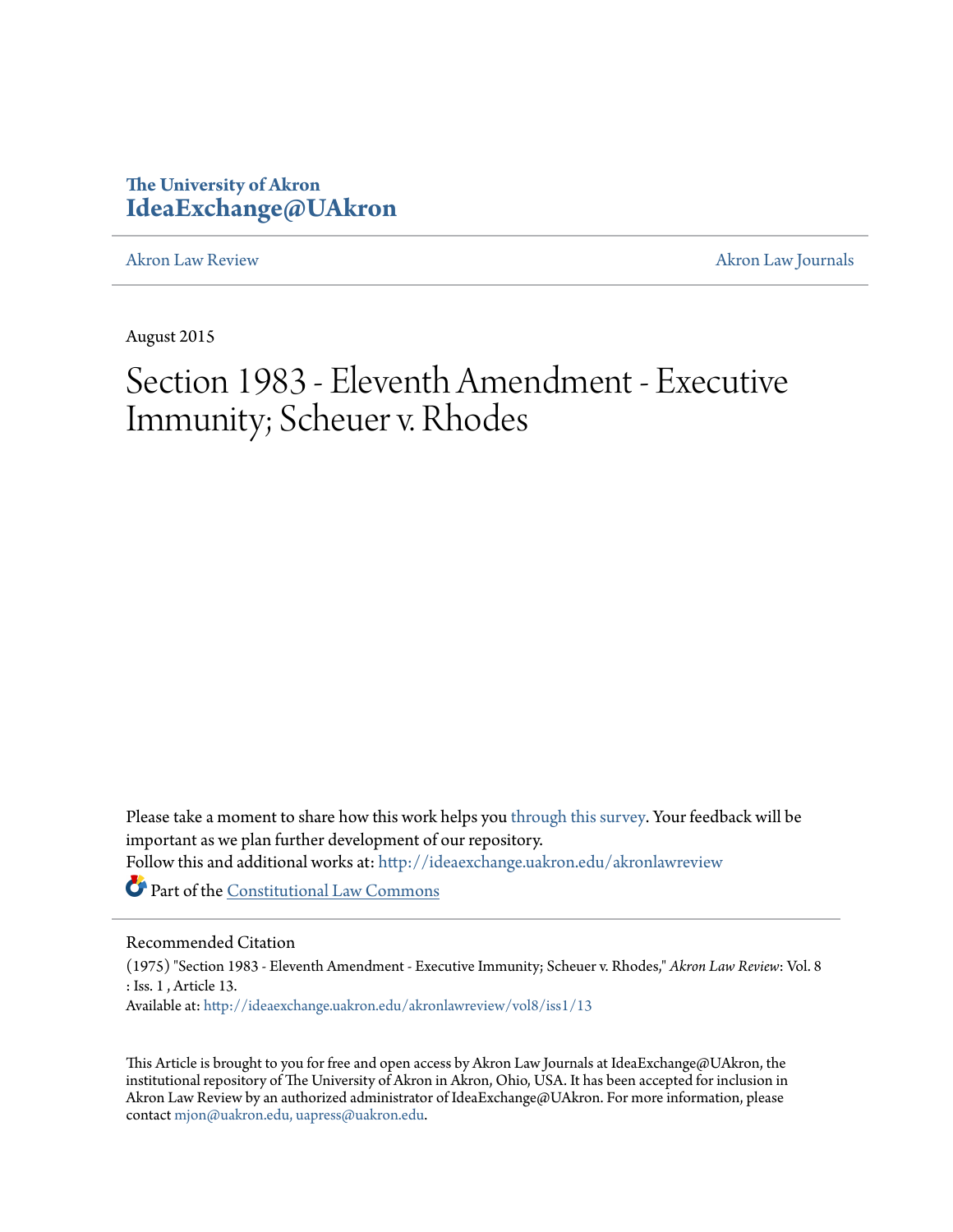## CONSTITUTIONAL LAW-SECTION **1983-ELEVENTH AMENDMENT-EXECUTIVE IMMUNITY** *Scheuer v. Rhodes, 94 S.Ct. 1683 (1974).*

**0** N APRIL 29, 1970, the Governor of Ohio called out elements of the Ohio National Guard in response to alleged civil disorders in the city of Kent, Ohio, and on the campus of Kent State University. In the course of the resulting confrontation between students and members of the Guard, four students were shot and killed. The personal representatives of the estates of three of the deceased students brought actions **for** damages under the Civil Rights Act of 1871<sup>1</sup> naming the Governor, the Adjutant General of the Ohio National Guard, various officers and members of the Guard, and the president of the university as defendants. The complaints alleged, in essence, that each of the named defendants either acted outside the scope of his respective authority, or if within the scope, acted in an arbitrary manner and thus abused the power of his office.<sup>2</sup>

The United States District Court for the Northern District of Ohio, Eastern Division, dismissed the complaints for lack of jurisdiction before the filing of any answers, holding that since the suits were brought against the defendants in their official capacities, they were in effect brought against the State of Ohio and therefore barred by the eleventh amendment.<sup>3</sup> That dismissal was affirmed by the United States Sixth Circuit Court of Appeals<sup>4</sup> which added, as an alternative ground, that the common law doctrine of executive immunity presented an absolute bar to such actions for damages against state officials. <sup>5</sup>

On writ of certiorari, the Supreme Court examined the narrow question of **"....** whether the District Court acted prematurely and hence erroneously in dismissing the complaint on the stated ground, thus precluding any opportunity for the plaintiffs by subsequent proof to establish a claim."<sup>6</sup> Writing for the Court,<sup>7</sup> Chief Justice Burger reversed, holding that the eleventh amendment does not present a jurisdictional bar to a Civil Rights section 1983 action for damages against a state official personally, and that the executive immunity granted to state

*41d.*

**I Civil Rights** Act of **1871** § **1,** ch. 22, **§ 1, 17** Stat. **13** *codified at* 42 **U.S.C. § 1983** (1970).

**<sup>2</sup>**Scheuer v. Rhodes, 94 S.Ct. **1683, 1686** (1974).

**<sup>3</sup>**Krause v. Rhodes, 471 F.2d 430, 433 (6th Cir. 1972), *cert. granted sub nom.* Scheuer v. Rhodes, 413 U.S. 919 (1973) [hereinafter cited as *Scheuer].*

**<sup>5</sup> Id.** at 434-37.

**<sup>6 94</sup> S.Ct. at 1686.**

**<sup>7</sup>** With the exception of Douglas, **J.,** who tooik **no** part **in the, decision** of **the case, all** members joined in the opinion.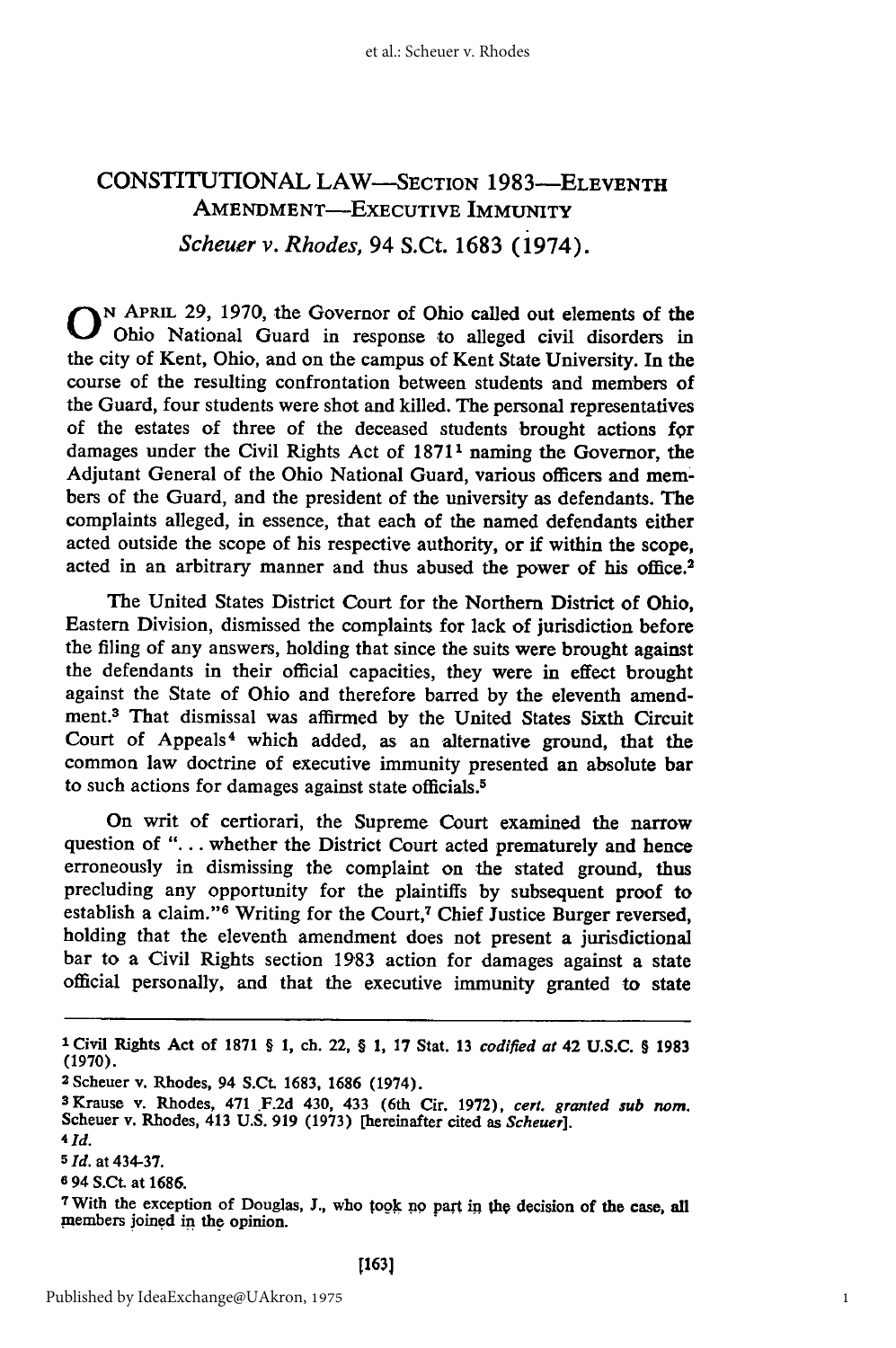#### **AKRON LAW REVIEW**

officials **by** the common law is a qualified one, the breadth of which is based in any given case upon the scope of discretion and responsibility vested in the particular officers and "... all the circumstances that may be revealed by evidence."<sup>8</sup> The case was then remanded for further proceedings consistent with the Court's opinion.9

Section 1983 of Title 42 of the United States Code, under which the plaintiffs alleged their cause of action, was originally part of the Civil Rights Act of 1871. Enacted by the Reconstruction Congress to effectuate the fourteenth amendment, the wording of section 1983 is broad and unqualified:

Every person who, under color of any statute, ordinance, regulation, custom, or usage, of any State or Territory, subjects or causes to be subjected, any citizen of the United States or other person within the jurisdiction thereof to the deprivation of any rights, privileges, or immunities secured by the Constitution and laws, shall be liable to the party injured in an action at law, suit in equity, or other proper proceeding for redress.<sup>10</sup>

The Supreme Court's decision in *Scheuer* was a response to the lower court's attempts to limit the operation of section 1983. Such a desire to restrict the section's application is a not uncommon response to the deluge of section 1983 cases<sup>11</sup> that has flooded the federal courts since the Supreme Court's decision in *Monroe v. Pape."* Prior to that case, section 1983 was narrowly construed and infrequently litigated, its remedies being reserved primarily for alleged voting rights deprivations.<sup>13</sup> With *Monroe,* however, the Court greatly expanded the potential application of section 1983 by declaring that the actions of Chicago police in conducting an admittedly illegal search were still, for the purposes of section 1983, conducted "under color of" state law even though violative of that law.<sup>14</sup> Subsequent decisions have further broadened its reach.<sup>15</sup>

164

**<sup>10</sup>42 U.S.C.** § **1983 (1970).**

**<sup>15</sup>**Damico v. California, **389 U.S.** 416 **(1967)** (federal remedy under § **1983** is supple-

**<sup>8</sup> 94** S.Ct. at **1688.**

**<sup>9</sup> Id.** at **1693.**

**<sup>11</sup>** As the basic source of rights of action for enforcement of constitutional limitations, § **1983** had become one of the three most litigated sections of the **U.S.** Code. In fiscal year **1960,** only **280** § **1983** cases were brought in the federal courts. In **1970,** there were 3600 such cases brought, or approximately a 1200% increase compared to a<br>45% increase in civil cases generally for the same 10-year period. In 1971 alone,<br>4,609 § 1983 cases were brought. P. BATER, P. MISHKIN, D. SHAP **THE** FEDERAL **COURTS AND ThE FEDERAL SYSTEM 950,** n. **3 (2d** ed. **1973).**

<sup>12</sup> **365 U.S. 167 (1961)** [hereinafter cited as Monroe]. The various methods **by** which federal courts have restricted operation of § **1983** are examined in depth in McCormack, *Federalism and Section 1983: Limitations on Judicial Enforcement of Constitutional Protections, Part 1,* **60** VA. L. REv. **1, 5-28** (1974).

*lSee,* e.g., Nixon v. Herndon, **273 U.S. 536 (1927);** Myers v. Anderson, **238 U.S. 368 (1915);** Giles v. Harris, **189 U.S.** 475 **(1903).**

<sup>14</sup> **365 U.S.** at **183-87.**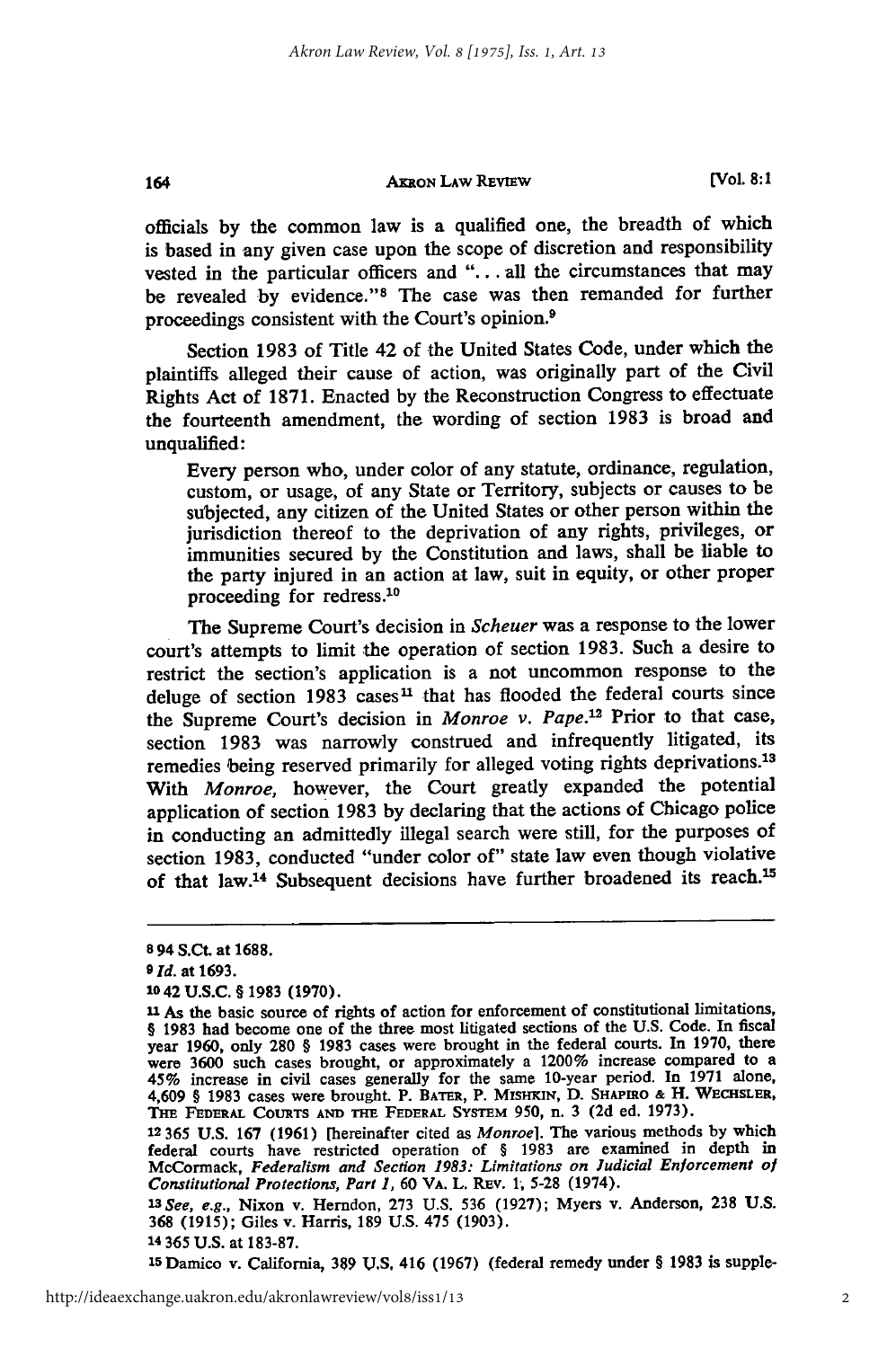**Fall, 1974]**

#### **RECENT CASES**

In relying on the eleventh amendment as a jurisdictional bar to the plaintiffs' action in *Scheuer,* the trial and appellate courts relied on a constitutional mandate, the original principal purpose of which was to protect the 13 members of the newly formed United States from war debts incurred during the Revolution. The amendment provides in part that "[t] he judicial power of the United States shall not be construed to extend to any suit in law and equity, commenced or prosecuted against one of the United States by citizens of another state **.. "** Its adoption followed closely on the heels of the Supreme Court's decision in *Chisholm v. Georgia*,<sup>16</sup> wherein it was held that assumpsit lay in the Court against the State of Georgia. That case created **"..** .such a shock of surprise throughout the country that, at the first meeting of Congress thereafter, the Eleventh Amendment to the Constitution was almost unanimously proposed. . . . "<sup>17</sup>

Initially interpreted by Chief Justice Marshall as precluding only those actions where the state is named as a party, $18$  later decisions extended the amendment's protection by focusing more on the extent of the state's real interest in the litigation. This willingness to examine the issue of the "party in fact" has led the Court into a continuing debate over the large category of suits against state officers, the question being which suits will be precluded and which will not. The result of this seesaw battle between those arguing for broad immunity for officials under the eleventh amendment and those seeking stronger court enforcement of constitutional restrictions on the states is that the amendment's prohibitions have generally been limited so as to operate only in situations similar to that which prompted its adoption, namely, suits seeking the specific performance of a state's contracts,<sup>19</sup> or actions affecting the title and disposition of the state's property.20 A general rule has thus developed:

... a suit is against the sovereign if "the judgment sought would

**<sup>17</sup>**Bradley, **J.,** writing for the Court in Hans v. Louisiana, 134 **U.S. 1, 11 (1890).**

1SOsborn v. Bank of the United States, 22 **U.S. (9** Wheat.) **738** (1824).

**20** *See* Edelman v. Jordan, 94 S.Ct. 1347 (1974); Ford Motor Co. v. Dept. of Treasury, 323 U.S. 459 (1945); Great Northern Life Ins. Co. v. Read, 322 U.S. 47 (1945); Governor of Georgia v. Madrazo, 26 U.S. (1 Pet.) 110 (1828).

mentary to remedies available under state law; plaintiff therefore need not exhaust admittedly adequate state remedies as prerequisite to 1983 action); McNeese v. Bd. of Educ., 373 U.S. 668 (1963). *See also* Wilwording v. Swenson, 404 U.S. 249 (1971) (prisoners need not exhaust state remedies in § 1983 case as they are required to do in state habeus corpus cases); Haines v. Kerner, 404 U.S. 519 (1972) *(pro se* prisoner need not specifically articulate nature of constitutional deprivation). For a more detailed discussion and criticism of the destruction of the exhaustion doctrine, *see* Aldisert, *Judicial Expansion of Federal Jurisdiction: A Federal Judge's Thoughts on Section 1983, Comity, and the Federal Caseload,* 1973 LAW **AND** SOC. **ORDER** 557, 563-67 (1973); Note, *Limiting the Section 1983 Action in the Wake of Monroe v. Pape,* 82 HARV. L. REv. 1486, 1489-94 (1969).

**<sup>162</sup> U.S.** (2 Dall.) 419 **(1793).**

*<sup>19</sup>See* Ex Parte Ayers, **123 U.S.** 443 **(1887);** Hagood v. Southern, **117 U.S. 52 (1886);** Cunningham v. Macon **&** B. R.R., **109 U.S.** 446 **(1883);** Louisiana v. Jumel, **107 U.S. 711 (1882).**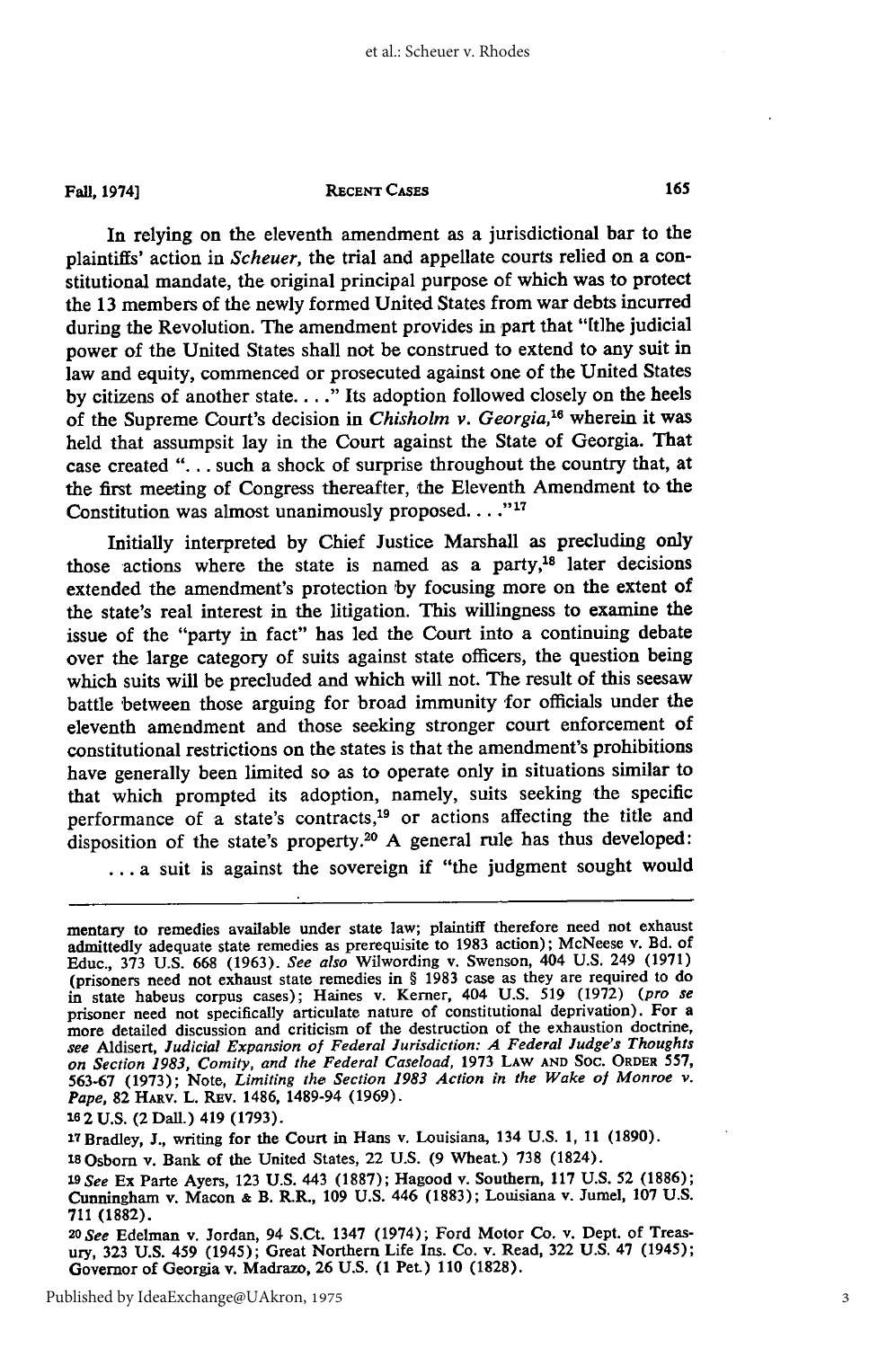#### **AKRON LAW REVIEW**

**[Vol. 8:1**

expend itself on the public treasury or domain, or interfere with the public administration," *Land v. Dollar,* 330 U.S. 731, 738 (1947) or if the effect of the judgment would be "to restrain the Government from acting, or to compel it to act," *Ex* Parte *New York, 256* U.S. 490, 502 (1921).<sup>21</sup>

The distinction between what type of relief is available to a plaintiff suing a state official and what type is not was recently articulated when, in a context other than a section 1983 action, a divided Supreme Court reversed a federal court's order that a state welfare administrator make retroactive payment of welfare monies wrongfully withheld.<sup>22</sup> This was necessary, the Court felt, because the money would obviously be paid not from the pocket of the named defendant, but from the public funds of the state. Writing for a majority of five, Justice Rehnquist stated:

It is one thing to tell the Commissioner of Social Services that he must comply with the Federal standards for the future.... It is quite another thing to order the commissioner to use state funds to make reparations for the past. The latter would appear to us to run afoul of the Eleventh Amendment if that basic constitutional provision is to be conceived of as having any present force.<sup>23</sup>

In other words, while prospective injunctive relief against a state officer may be obtained by a plaintiff, he cannot circumvent the eleventh amendment by suing the state's executives when the obvious target is the state itself, and retroactive relief in the form of a money judgment payable from the public treasury will be denied.

This principle was in Chief Justice Burger's mind in *Scheuer* when he emphasized that the plaintiffs were "... seeking to impose individual and personal liability on the *named defendants* for what they claim... was a deprivation of federal rights. . . .<sup>"24</sup> The defendants had based their motion to dismiss at the trial level on the "party in fact" doctrine, arguing that the suits were, in substance and effect, against the State of Ohio since they directly and vitally affected the rights and interests of the state in the performance of its function as public protector.<sup>25</sup> Conversely, the plaintiffs had relied on some sweeping language of the Supreme Court in *Ex Parte* Young<sup>26</sup> to advance their argument that a state official who deprives a

166

**2494** S.Ct. at 1687 (emphasis by the court).

**25471** F.2d at 433.

**<sup>21</sup>** Dugan v. Rank, 372 U.S. 609, 620 (1963). The background and interpretative development of the eleventh amendment are considered in detail in Jaffe, Suits Against Governments and Officers: Sovereign Immunity, 77 HARV. L. REV. 1, 19-39 (1963). 22 Edelman v. Jordan, 94 S.Ct. 1347 (1974).

**<sup>23</sup>***Id.* at 1356-57.

<sup>26209</sup> U.S. **123,** 159-60 (1907) (when a state officer acts pursuant to an unconstitutional state statute he is **"...** stripped of his official or representative character and is subjected in his person to the consequences of his individual conduct. The State has no power to impart to him any immunity from responsibility to the supreme authority of the United States").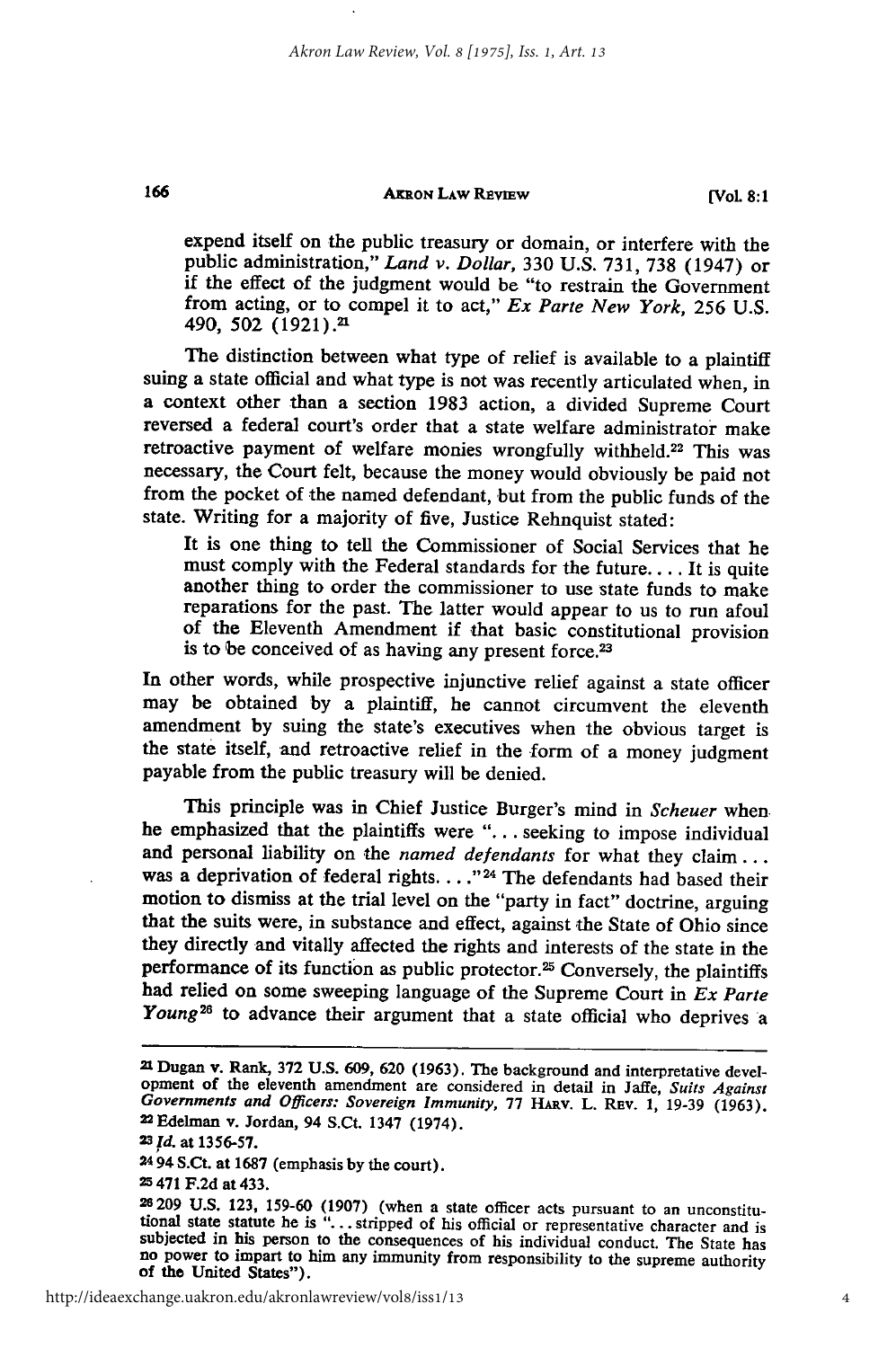**Fall, 1974]**

#### **RECENT CASE3**

person of a federal right under color of state law is not shielded **by** the eleventh amendment. Admittedly the decision in *Ex Parte Young* had reinforced the principle, first enunciated **by** John Marshall in *Osborn v. Bank of the United States,27* that a state's immunity from suit is denied an officer who acts pursuant to an unconstitutional statute, for he then comes into conflict with the superior authority of the Constitution and he is stripped of his official or representative character and is subjected in his person to the consequences of his individual conduct.28 However, as Chief Justice Burger pointed out,29 *Ex Parte Young* involved only the federal courts' injunctive power to restrain the enforcement of an unconstitutional state statute **by** a state official and not, as in the case of *Scheuer,* a claim for monetary damages. It is clear, he said, **". . .** that the doctrine of *Ex* Parte Young is of no aid to a plaintiff seeking damages from the public treasury. . . ."<sup>30</sup> But where, as in *Scheuer*, they are sought against individual defendants rather than from the treasury, **"....** damages **...** are a permissible remedy in some circumstances notwithstanding the fact that  $[the$  defendants] hold public office." $31$  As authority for this proposition, the Chief Justice cited three civil rights cases,<sup>32</sup> none of which had discussed the eleventh amendment issue. What the three cases did have in common was that in each one the court intended that the defendant was to be primarily liable out of his own pocket, and a judgment for the plaintiff in each case would not affect a state's contract rights or title to or disposition of any of the state's property. For this reason, those suits were permissible under the eleventh amendment as it has come to be interpreted **by** the Court.

It appears then that the federal courts can no longer use the eleventh amendment to bar section **1983** cases where, as in *Scheuer,* the plaintiff seeks to hold the named defendants personally and individually liable. The "party in fact" doctrine, upon which the district court and the court of appeals relied in refusing jurisdiction, can only be invoked in those sensitive areas involving state treasury liability for torts and contracts, or the disposition of state property or treasury funds. The doctrine of sovereign immunity will not exclude judicial action simply because the enforcement of state policy is placed in issue.

**<sup>27</sup>**22 **U.S. (9** Wheat.) **738** (1824).

*<sup>28</sup> Accord,* Sterling v. Constantin, **287 U.S. 378 (1932);** Truax v. Raich, **239 U.S. 33 (1915);** Smyth v. Ames, **169 U.S.** 466 **(1898);** Poindexter v. Greenhow, 114 **U.S. 270 (1884);** Bd. of Liquidation v. McComb, **92 U.S. 531 (1875). 2994** S.Ct. at **1687.**

**<sup>30</sup>** *Id.*

**<sup>3&#</sup>x27;** *Id.*

**<sup>32</sup>**Moor v. County of Alameda, 411 **U.S. 693 (1973)** (affirmed so much of lower court decision as held police officers personally liable); Monroe v. Pape, **365 U.S. 167 (1961);** Myers v. Anderson, **238 U.S. 368 (1915)** (state election official who deprives person of voting rights pursuant to unconstitutional statute is liable for resulting damages).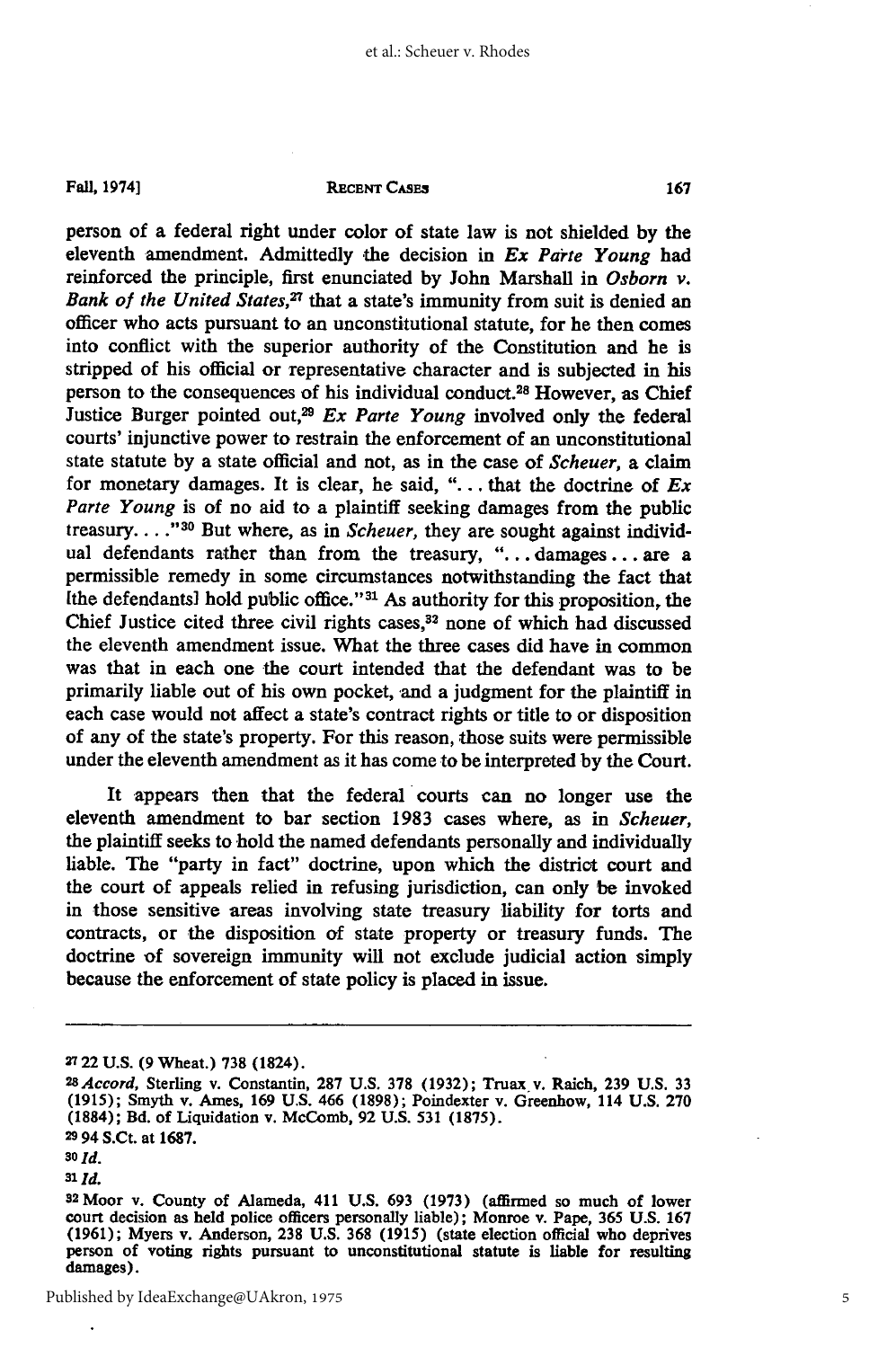#### **AKRON LAW REVEW**

The doctrine of executive immunity, upon which the court of appeals in *Scheuer* based an alternative jurisdictional bar, is grounded on essentially two rationales: first, the fear that potential liability might deter an officer from executing his duties vigorously and decisively, and second, the injustice of holding an officer liable for actions which, because of his position, he is legally bound to take.<sup>33</sup> When closely examined, the decision of the court of appeals assumes the appearance of a weak attempt to legally rationalize a decision which was made with only these equitable considerations in mind. Concerned less with established case law than with policy ramifications, the majority there cited the well established immunities of legislators<sup>34</sup> and judges,<sup>35</sup> and reasoned that "... since the courts have granted to themselves absolute immunity, it would seem incongruous for them not to extend the same privilege to the Executive."<sup>36</sup> The idea behind this reasoning is that anything less than absolute immunity would straitjacket the state's chief executive.

The only problem with such an argument is that it ignores the large body of section **1983** case law which has evolved since *Monroe* was decided.<sup>37</sup> As discussed previously,<sup>38</sup> the *Monroe* Court adopted a broad

168

**<sup>37</sup>Most** courts have recognized for public officials only a qualified immunity which does not extend to actions taken in bad faith, or beyond the scope of authority. *See, e.g.,* **C.** M. Clark Ins. Agency, Inc. v. Maxwell, 479 **F.2d 1223 (D.C.** Cir. **1973);** Azar v. Conley, 456 **F.2d 1382** (6th Cir. **1972);** Am. Fed'n of State, County and Municipal Employees v. Woodward, 406 **F.2d 137** (8th Cir. **1969);** Birnbaum **v.** Trussell, 347 **F.2d 86 (2d** Cir. **1965);** Norton v. McShane, **332 F.2d 855** (5th Cir.

**<sup>33</sup>**94 S.Ct. at **1688. A** third rationale-the desire to protect officers from the burden of defending a potential flood of suits, both meritorious and vexatious, was suggested **by** O'Sullivan, **J.,** concurring in Krause v. Rhodes, 471 **F.2d** at 445. <sup>34</sup> Gravel v. United States, 408 **U.S. 606 (1972);** United States v. Brewster, 408 **U.S.**

**<sup>501 (1972);</sup>** Kilbourne v. Thompson, **103 U.S. 501 (1880).** Members of both Houses of Congress are granted absolute immunity with regard to legislative functions **by** the Speech or Debate Clause. **U.S. CONST.,** art **I,** § **6.** In applying the common law legislative immunity to **§ 1983,** the Court has held that the Civil Rights Act of 1871 did not create civil liability for legislative acts **by** legislators in those areas where they have a traditional power to act. Tenney v. Brandhove, 341 **U.S. 367, 379 (1951).** *See also* Pierson v. Ray, **386 U.S.** 547, 554 **(1967)** (legislative record indicates no Congressional intent to abolish common law immunities).

**<sup>35</sup>**In Pierson v. Ray, **386 U.S.** 547 **(1967),** the Court noted that it had long recognized a rule of absolute immunity for judges, even when the judge was charged with malicious or corrupt behavior. *See, e.g.,* Alzua v. Johnson, **231 U.S. 106 (1913);** Spalding v. Vilas, **161 U.S.** 483, 496 **(1896);** Bradley v. Fisher, **80 U.S. (13** Wall.) **355,** 349 **(1871).** The rationale for the rule was summarized **by** the Pierson Court when it stated that this immunity "is not for the protection or benefit of a malicious or corrupt judge, but for the benefit of the public, whose interest it is that the judges should be at liberty to exercise their functions with independence and without fear of consequences." 386 U.S. at 554, *quoting* Scott v. Stanfield, L.R. 3 Ex. 220 (1868). In applying the common law rule of judicial immuni Court concluded that had the Reconstruction Congress intended to abolish the immunity when it enacted § **1983** it would have done so specifically. For a more detailed discussion *see* Kates, *Immunity of State Judges Under the Federal Civil Rights Acts: Pierson v. Ray Reconsidered,* **65** Nw. L REv. **615 (1970);** Note, *Liability of Judicial Officers Under Section 1983,* **79** YALE **L.J. 322 (1969).**

**<sup>36</sup>**471 **F.2d** at 437.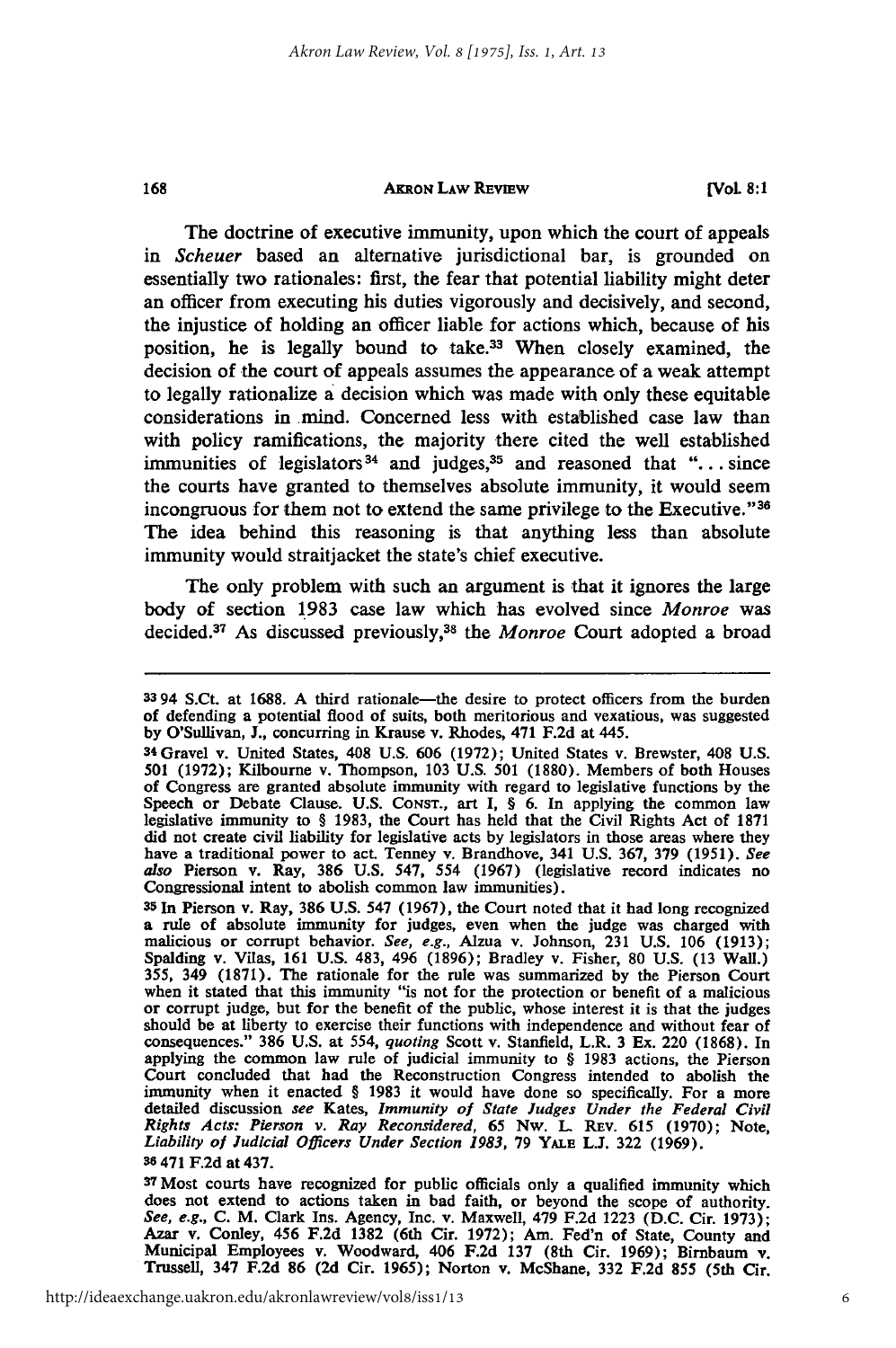**Fall, 1974]**

#### **RECENT CASES**

definition of "under color of" state law and thus made actionable the "[m]isuse of power, possessed by virtue of state law and made possible only because the wrongdoer is clothed with the authority of state law ...."<sup>39</sup> In view of this, Chief Justice Burger pointed out in *Scheuer* that **"....** government officials, as a class, could not be totally exempt, by virtue of some absolute immunity, from liability under [section 1983's] terms."<sup>40</sup> Obviously there can be no escape from this result, for to grant such an absolute privilege to the executive, in addition to the immunities enjoyed by judges and legislators, would completely destroy section 1983 as a vehicle for damages. Indeed:

[i]f this extreme position could be deemed to be well taken, it is manifest that the fiat of a state Governor, and not the Constitution of the United States, would be the supreme law of the land.... There is no such avenue of escape from the paramount authority of the Federal Constitution.<sup>41</sup>

While it is readily apparent that no solid authority exists from which such absolute immunity could be derived, the Supreme Court in *Scheuer* was not unmindful of the desirable policy considerations which prompted the decision of the lower court. Recognizing the need for some type of limited immunity to protect the public official whose duties require him to perform discretionary acts, Chief Justice Burger examined earlier Court decisions to discover the guidelines by which the proper scope of executive immunity could be determined in a given case. In *Barr v. Matteo*,<sup>42</sup> the director of a government agency had allegedly libelled several subordinates by announcing through a press release his intention to suspend them. In reversing a judgment for the employees, Mr. Justice Harlan pointed out that "[i]t is not the title of his office but the duties with which the particular officer sought to be made to respond in damages is entrusted... which

**3** Text accompanying note 14 *supra.*

<sup>1964),</sup> *cert. denied,* 380 U.S. 981 (1964); O'Brien v. Galloway, **362** F.Supp. 901 (D. Del. 1973); Bennett v. Gravelle, 323 F.Supp. 203 (D. Md. 1971), *aff'd,* 451 F.2d 1011 (1971), *cert. dismissed,* 407 U.S. 917 (1972); James v. Ogilvie, 310 F.Supp. **661** (N.D. l. 1970).

**<sup>39 365</sup> U.S.** at 184, *citing* United States v. Classic, **313 U.S. 299, 326** (1941). For a more detailed discussion of the development of the "under color of" doctrine and its impact on executive immunities, *see* McCormack, *supra* n. 12, at **5-28. 40 94** S.Ct. at **1690.**

<sup>4</sup> *Id.* at **1692, 93,** *citing* Sterling v. Constantin, **287 U.S. 378, 397-98 (1932)** (Governor's declaration of martial law and state of insurrection is subject to federal judicial review for findings on issues of governor's good faith and the allowable limits of military discretion). Certain language from the Sterling decision was cited out of context **by** the court of appeals in *Scheuer v. Rhodes* to support its finding of an an absolute immunity. *See, e.g.,* 471 **F.2d** at 435. **42360 U.S.** 564 **(1959).**